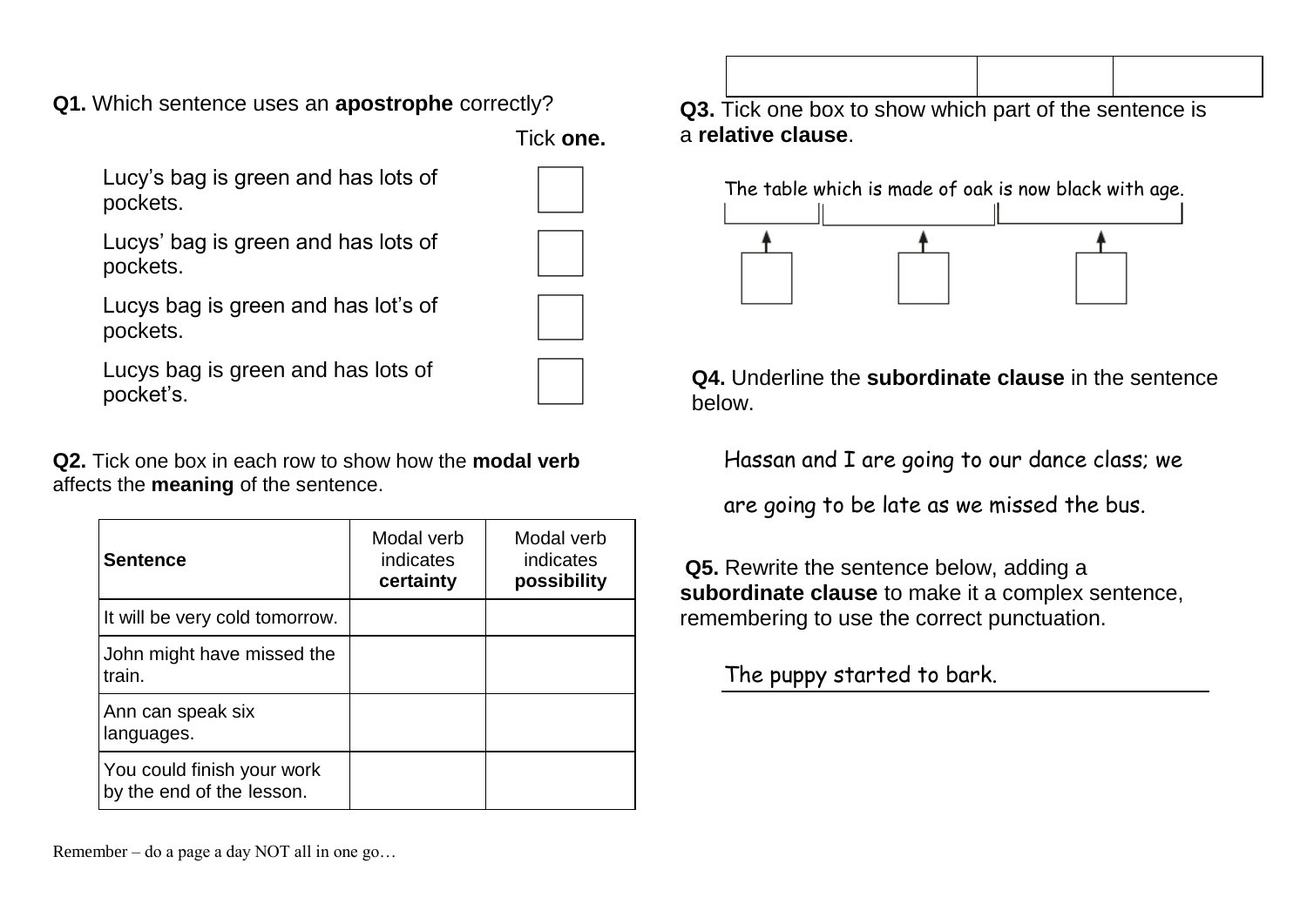**Q1.** Why does the underlined word start with a **capital letter** in the sentence below?

Dad cleaned the kitchen and Joe helped.

**Q2.** Insert **full stops** and **capital letters** in the passage below so it is punctuated correctly.

\_\_\_\_\_\_\_\_\_\_\_\_\_\_\_\_\_\_\_\_\_\_\_\_\_\_\_\_\_\_\_\_\_\_\_\_\_\_\_\_\_\_

Declan has always been fascinated by animals he has read many books about exotic creatures jellyfish interest him the most and he would like to study them when he is older

**Q3.** Add one **comma** to the sentence below in the correct place.

The museum shop sells posters mugs and badges.

**Q4.** Insert a **comma** in the correct place in the sentence below.

Although he was the youngest Tom was one of the tallest.

**Q5.** Rewrite the two sentences below as one sentence using an appropriate **co-ordinating conjunction**.

Remember to punctuate your answer correctly.

We have time to play a game. We will have to finish it before dinner.

\_\_\_\_\_\_\_\_\_\_\_\_\_\_\_\_\_\_\_\_\_\_\_\_\_\_\_\_\_\_\_\_\_\_\_\_\_\_\_\_\_\_\_\_\_\_\_\_\_\_

\_\_\_\_\_\_\_\_\_\_\_\_\_\_\_\_\_\_\_\_\_\_\_\_\_\_\_\_\_\_\_\_\_\_\_\_\_\_\_\_\_\_\_\_\_\_\_\_\_\_

**Q6.** Underline the **relative clause** in each sentence.

We visited the funfair that came to our town.

My uncle who lives in Australia has sent me a present.

My friend whose rabbit I look after is on holiday.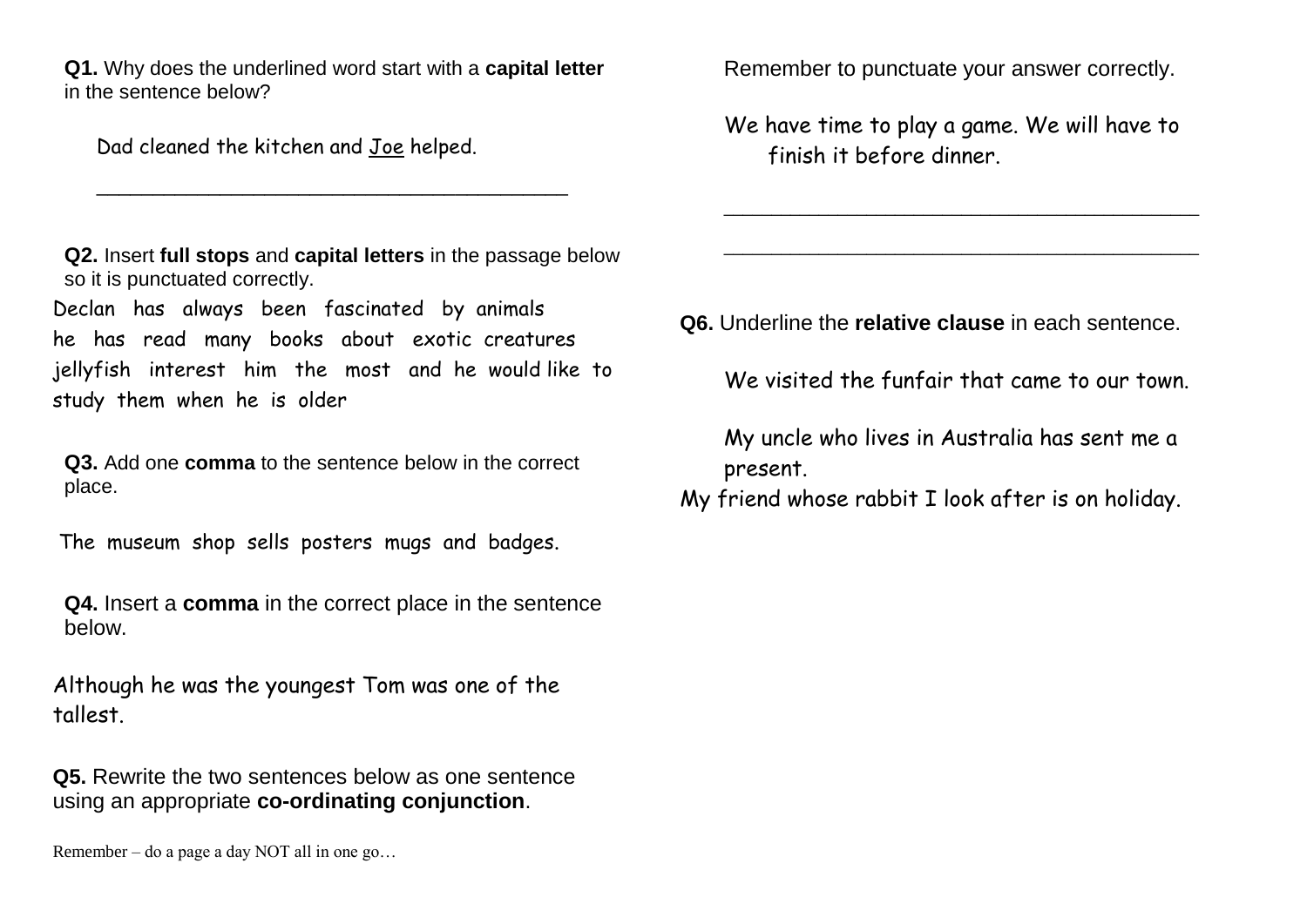**Q1.** Rewrite the sentence below as **direct speech**. Remember to punctuate your sentence correctly.

I asked her if she needed any help.

I asked,

**Q2.** Which sentence is punctuated correctly?

Abdul called out, "will you come and help me?"

Abdul called out "Will you come and help me"

Abdul called out, "Will you come and help me"?

Abdul called out, "Will you come and help me?"

#### **Q3.**

Circle the **adverb** in the sentence below.

Jamie knocked softly on his brother's bedr oom door.

Remember – do a page a day NOT all in one go…

**Q4.** Tick the **adverb** in the sentence below.

Tick **one**.

Tick **one.**

The lively crowd cheered loudly when the rally car race began.



**Q5.** Which sentence is written in **Standard English**?

## Tick **one**.

Two sports teams come to our school yesterday.



My friend was tidying the classroom.

Today the children done their school play.

The teachers was going to send a letter next week.



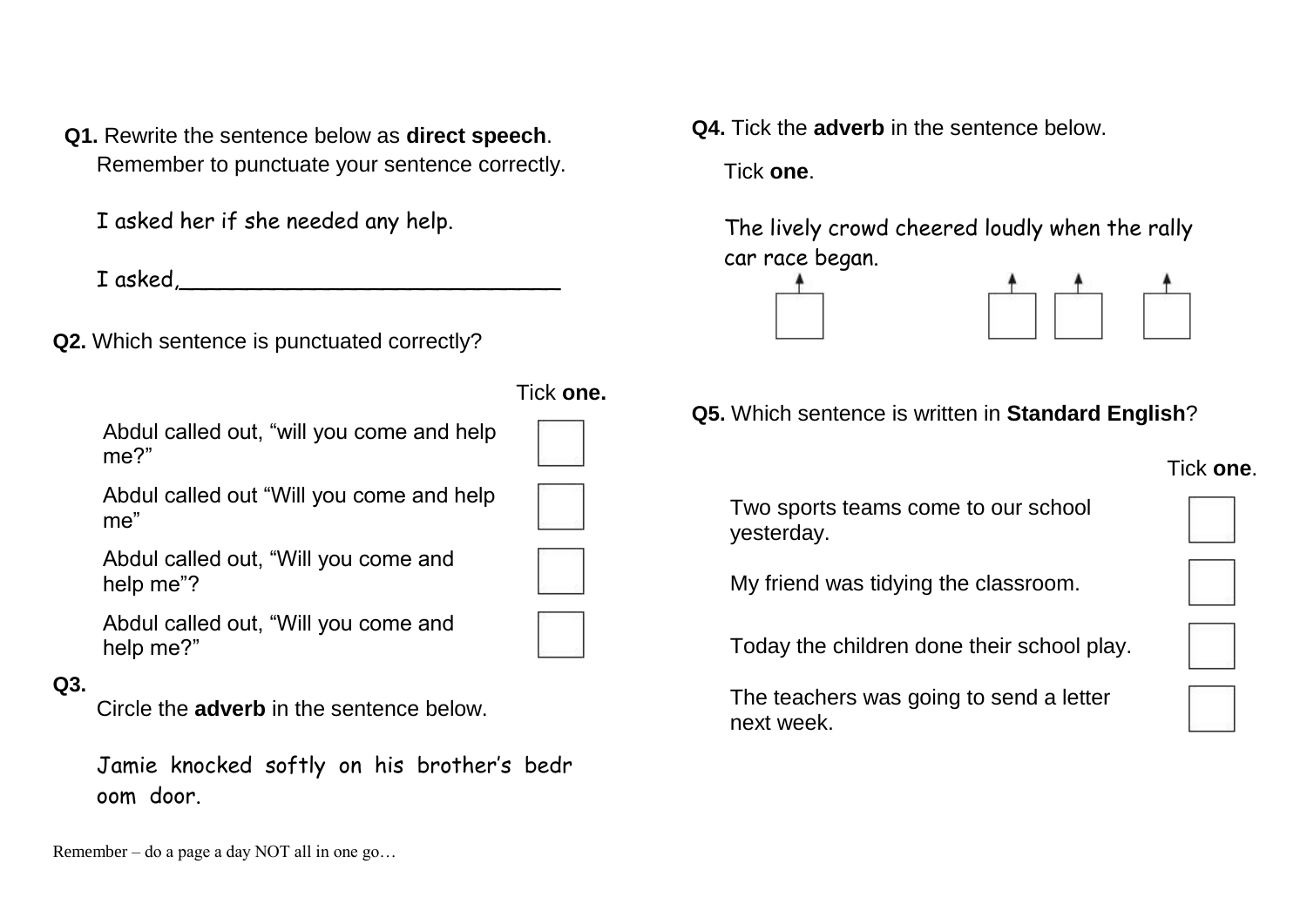**Q1.** For each sentence, put a tick to show whether the main clause or subordinate clause is underlined.

| <b>Sentence</b>                                                                   | Main<br>clause | <b>Subordinate</b><br>clause |
|-----------------------------------------------------------------------------------|----------------|------------------------------|
| <u>I have violin lessons</u> , although I<br>have not been playing for very long. |                |                              |
| If you want to improve, you must<br>practise a lot.                               |                |                              |
| I practise every weekend, even<br>when it's in the school holidays.               |                |                              |

**Q2.** Insert a **semi-colon** in the correct place in the sentence below.

|  |  | Come and see me tomorrow I will not |  |  |
|--|--|-------------------------------------|--|--|
|  |  | have time to see you today.         |  |  |

**Q3.** Insert a **semi-colon** in the correct place in the sentence below.

There are Roman ruins near our village they a re being excavated next week.

**Q4.** Which sentence is punctuated correctly?

Remember – do a page a day NOT all in one go…

The town is ten miles (16 kilometres) away.

The town is ten miles (16 kilometres away.)

The town is ten miles (16) kilometres away.

The town is ten miles (16 kilometres away).

**Q5.** Which sentence must **not** end with an **exclamation mark**?

### Tick **one**.

What a hilarious film that was

I loved the opening scene

Was the ending funny

I have never laughed so much





# Tick **one.**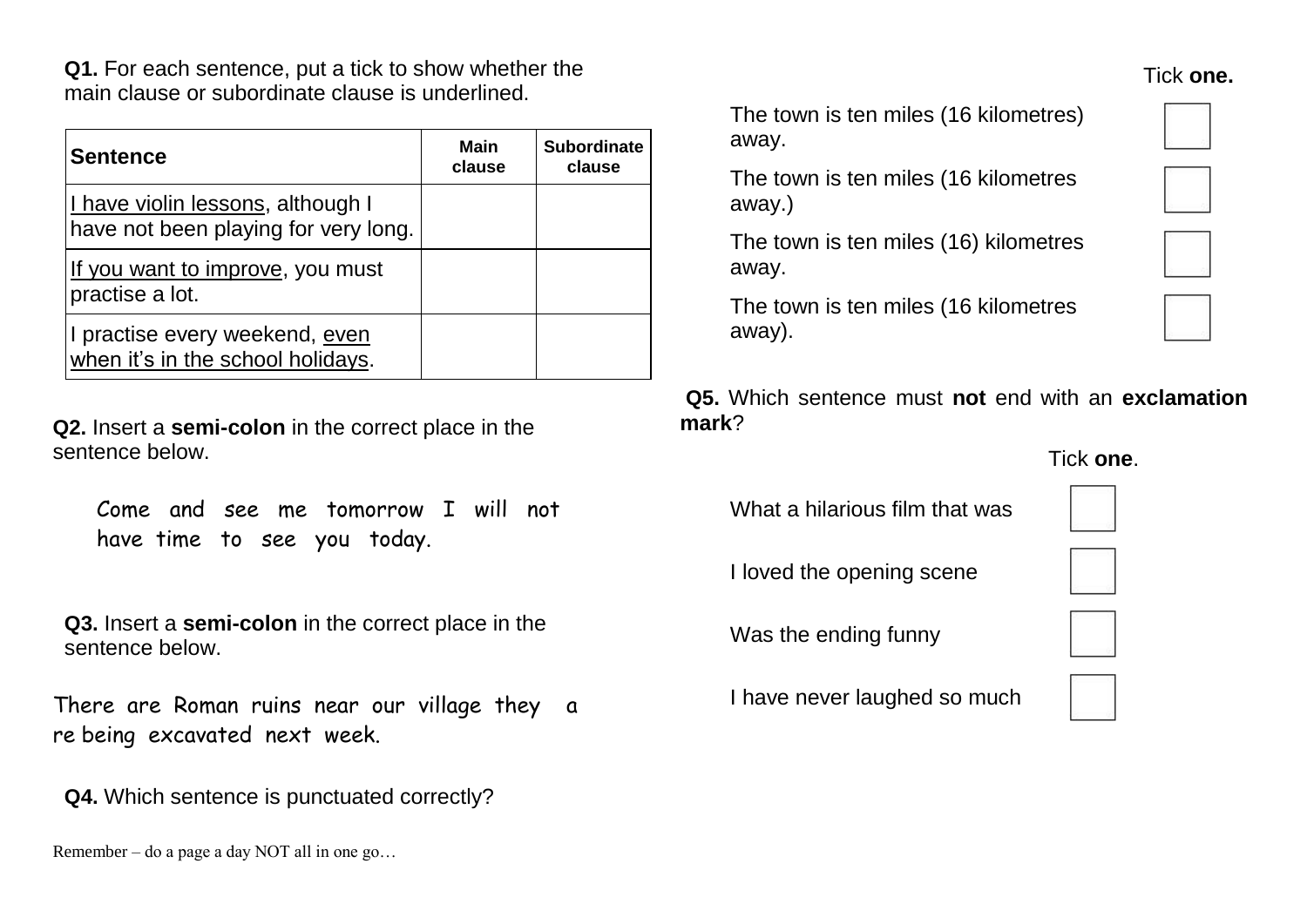**Q1.** Circle the **possessive pronoun** in the sentence below.

> When Mum saw that I was wearing Oliver's gloves, she wanted to know where mine were.

**Q3.** Which sentence is the most **formal**?

Watching too much television should be avoided.

You shouldn't watch too much TV.

Watching lots of TV isn't a good idea.

You really should try not to watch loads of telly.



**Q4.** There is an apostrophe missing from the sentence below.

> I havent finished my project yet but I will do it by Monday.

Write the correct **contraction** in the box.

**Q5.** Circle the correct **verb form** in each underlined pair to complete the sentences below.

The last place I saw Jack and Gwen was/were in the playground.

At the museum, there was / were many interesting exhibits. The bikes was / were lined up for the start of the race.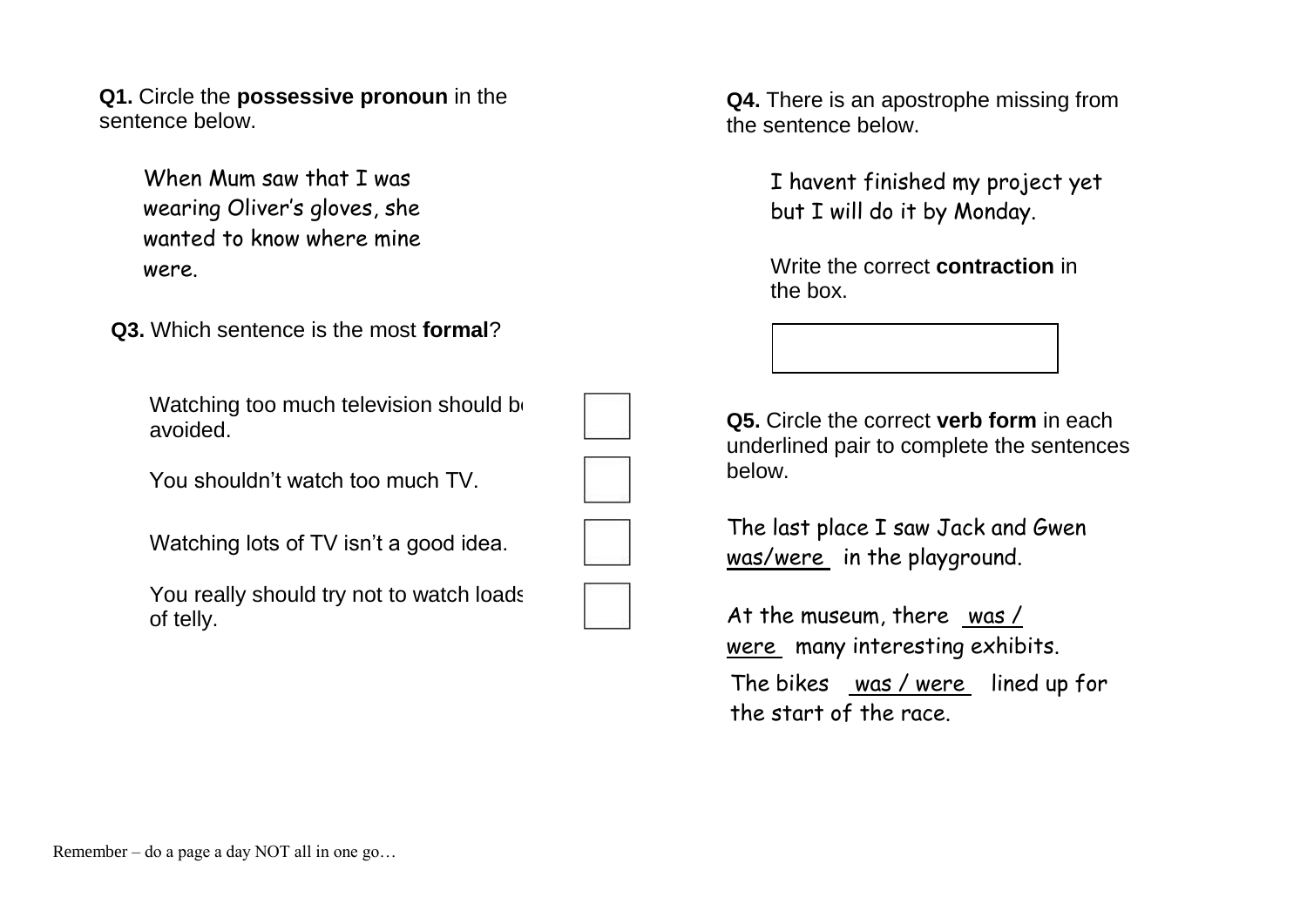**Q1.** Circle the **adverb** in the sentence below.

We all sang loudly in assembly.

**Q2.** Circle the **adverb** in the sentence below.

Jamie knocked softly on his brother's bedr oom door.

**Q3.** Circle all the **prepositions** in the sentence below.

He walked through the doorway and sat be hind the desk.

**Q4.** Circle **all** the **articles** in the sentence below.

Josh longed for a cold drink in the hot weather.

**Q5.** Circle the **preposition** in each of the sentences below.

We were exhausted because our flight a rrived at 4am.

Despite similar opportunities, we are su ccessful in different ways.

**Q6.** Circle all the **determiners** in the sentence below.

Two apple trees screened the open windows on one side.

**Q7.** Underline the **subject** of the sentence below.

The tightrope walker carried a balancing pole.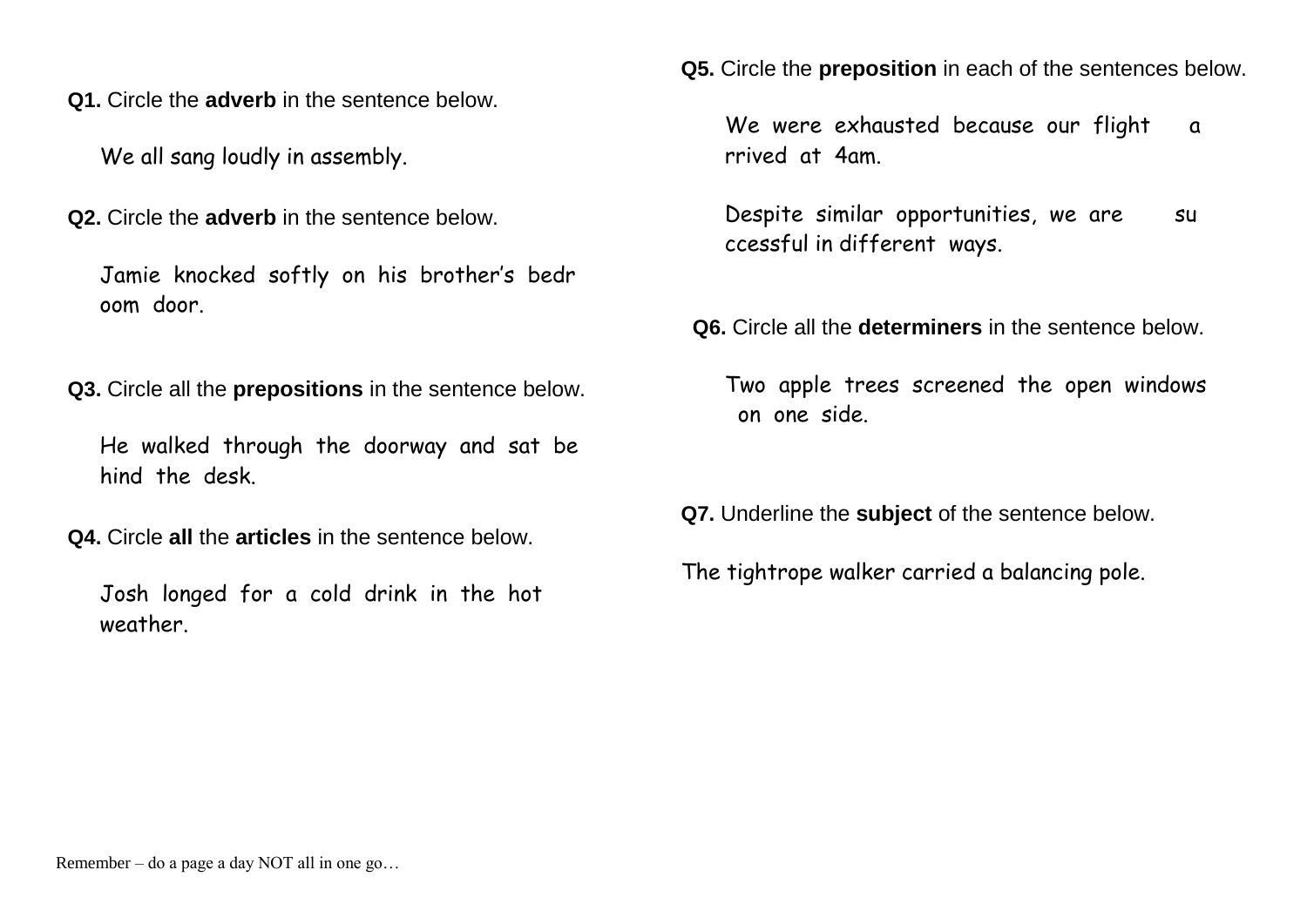**Q1.** What is the **word class** of the underlined words in the sentence below?

The girl brought a sandwich and an apple to eat for lunch.



**1 mark**

**Q2.** Complete the passage below with the correct **articles**.

It was \_\_\_\_\_\_\_\_\_\_\_\_ enormous castle. It had a lake and  $_{\rm{t}}$  tall tower with most amazing views of the garden.

**Q3.** Circle the **verb** in the sentence below.

Lisa sticks all the pictures in her big scrapbook.

**Q4.** Circle all the **verbs** in the sentence below.

Anna washed the grapes and shared them with her friends.

**Q5.** Write a **pronoun** that could replace the underlined words in the sentence below.

Each morning, the boy's mother would walk the boy to school.

**Q6.** What is the grammatical term for the underlined words in the sentence below?

My prize was a fluffy green pencil case with a gold zip.

**\_\_\_\_\_\_\_\_\_\_\_\_\_\_\_\_\_\_\_\_\_\_\_\_\_\_\_\_\_\_\_\_\_\_\_\_\_\_\_\_\_\_\_**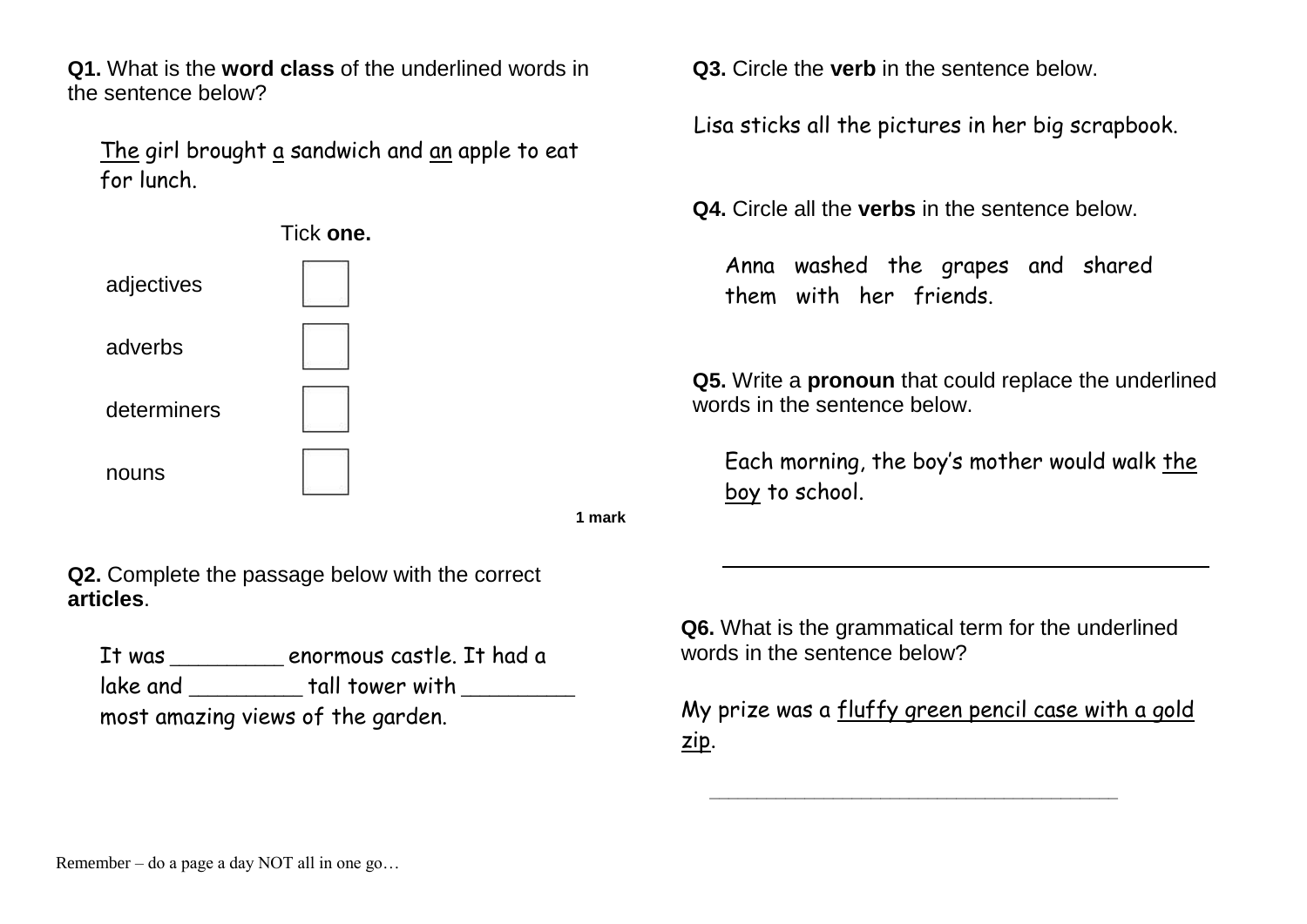**Q1.** Draw lines to match each group of words with the term that describes them.

| Words                             | <b>Description</b> |
|-----------------------------------|--------------------|
| , who scares the<br>postman away, | subordinate clause |
| a tiny, helpless kitten           | main clause        |
| a team of firefighters<br>arrived | phrase             |

**Q2.** Rewrite the underlined verbs in the **simple past** tense.

During the winter months, the sun does not appear high in

the sky and

the days are much shorter than the nights.

**Q5.** Rewrite the sentence below, adding a **subordinate clause**.

Remember to punctuate your answer correctly.

\_\_\_\_\_\_\_\_\_\_\_\_\_\_\_\_\_\_\_\_\_\_\_\_\_\_\_\_\_\_\_\_\_\_\_\_\_\_\_\_\_\_\_\_\_\_\_\_\_\_

\_\_\_\_\_\_\_\_\_\_\_\_\_\_\_\_\_\_\_\_\_\_\_\_\_\_\_\_\_\_\_\_\_\_\_\_\_\_\_\_\_\_\_\_\_\_\_\_\_\_

\_\_\_\_\_\_\_\_\_\_\_\_\_\_\_\_\_\_\_\_\_\_\_\_\_\_\_\_\_\_\_\_\_\_\_\_\_\_\_\_\_\_\_\_\_\_\_\_\_\_

The children played on the swings.

\_

\_

**Q3.** Circle the **verbs** in the sentence below.

Yesterday was the school sports day and Jo wore her new running shoes.

**Q4.** Jane wants to know if the band is playing at the festival.

Write the **question** she could ask to find out. Remember to punctuate your sentence correctly.

\_\_\_\_\_\_\_\_\_\_\_\_\_\_\_\_\_\_\_\_\_\_\_\_\_\_\_\_\_\_\_\_\_\_\_\_\_\_\_\_\_\_\_\_\_\_\_\_\_\_

\_\_\_\_\_\_\_\_\_\_\_\_\_\_\_\_\_\_\_\_\_\_\_\_\_\_\_\_\_\_\_\_\_\_\_\_\_\_\_\_\_\_\_\_\_\_\_\_\_\_

Remember – do a page a day NOT all in one go…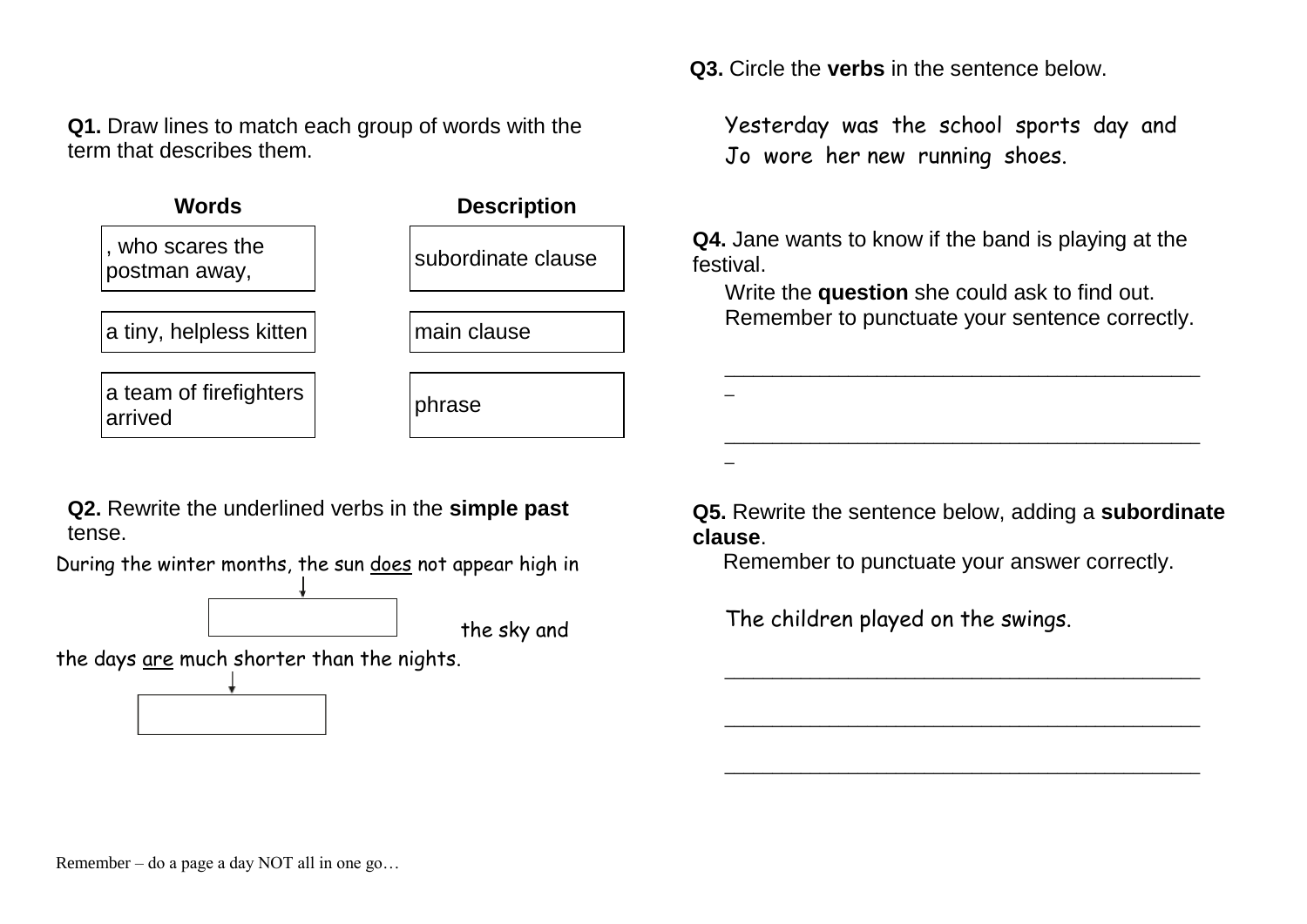**Q1.** Circle the four **verbs** in the passage below.

There were hundreds of gulls circling in the sky.

They gathered near the dock, searching for scraps.

**Q2.** The word **watch** can be used as a noun or a verb.

(a) Write one sentence using the word watch as a **noun**.

Remember to punctuate your answer correctly.

\_\_\_\_\_\_\_\_\_\_\_\_\_\_\_\_\_\_\_\_\_\_\_\_\_\_\_\_\_\_\_\_\_\_\_\_\_\_\_\_\_\_\_\_\_\_\_\_\_\_\_\_\_\_\_

\_\_\_\_\_\_\_\_\_\_\_\_\_\_\_\_\_\_\_\_\_\_\_\_\_\_\_\_\_\_\_\_\_\_\_\_\_\_\_\_\_\_\_\_\_\_\_\_\_\_\_\_\_\_\_

(b) Write one sentence using the word watch as a **verb**. Remember to punctuate your answer correctly.

\_\_\_\_\_\_\_\_\_\_\_\_\_\_\_\_\_\_\_\_\_\_\_\_\_\_\_\_\_\_\_\_\_\_\_\_\_\_\_\_\_\_\_\_\_\_\_\_\_\_\_\_\_\_\_

\_\_\_\_\_\_\_\_\_\_\_\_\_\_\_\_\_\_\_\_\_\_\_\_\_\_\_\_\_\_\_\_\_\_\_\_\_\_\_\_\_\_\_\_\_\_\_\_\_\_\_\_\_\_\_

**Q3.** Add one **comma** to the sentence below in the correct place.

The museum shop sells posters mugs and badges.

**Q4.** Add two **commas** to the sentence below to make it clear that Ana has four favourite things.

Ana's favourite things are camping holidays cycling and swimming.

**Q5.** Tick **one** box to show where the missing question mark should go.

"How are you feeling today" asked the nurse.